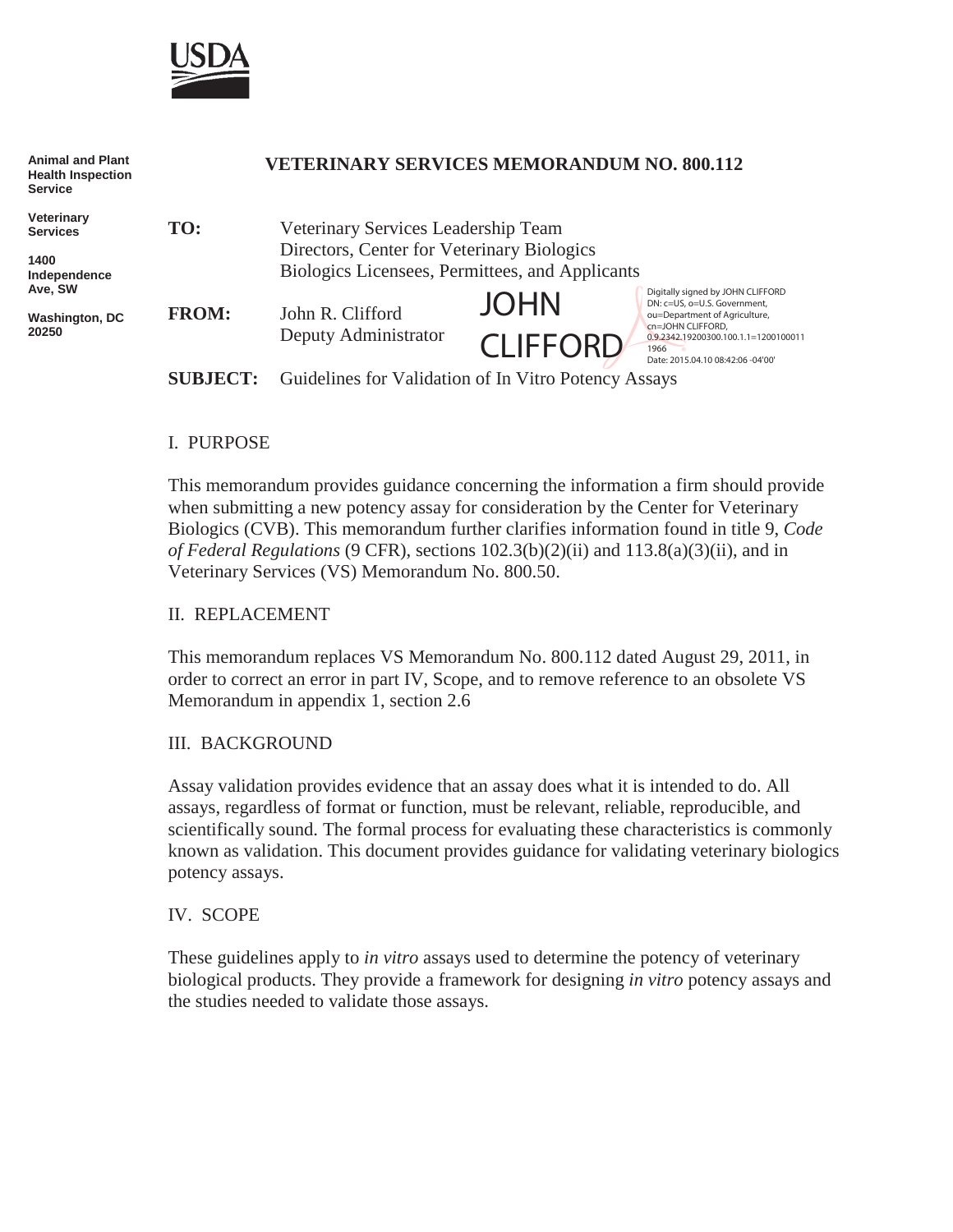## V. GUIDELINES

The following documents containing guidance for the validation of *in vitro* potency assays are attached as appendices to this memorandum.

Appendices Appendix I, Guidelines for Validation of In Vitro Potency Assays Appendix II, Suggested Validation Report Topics Appendix III, Guidance for Validating ELISA Relative Potency Assays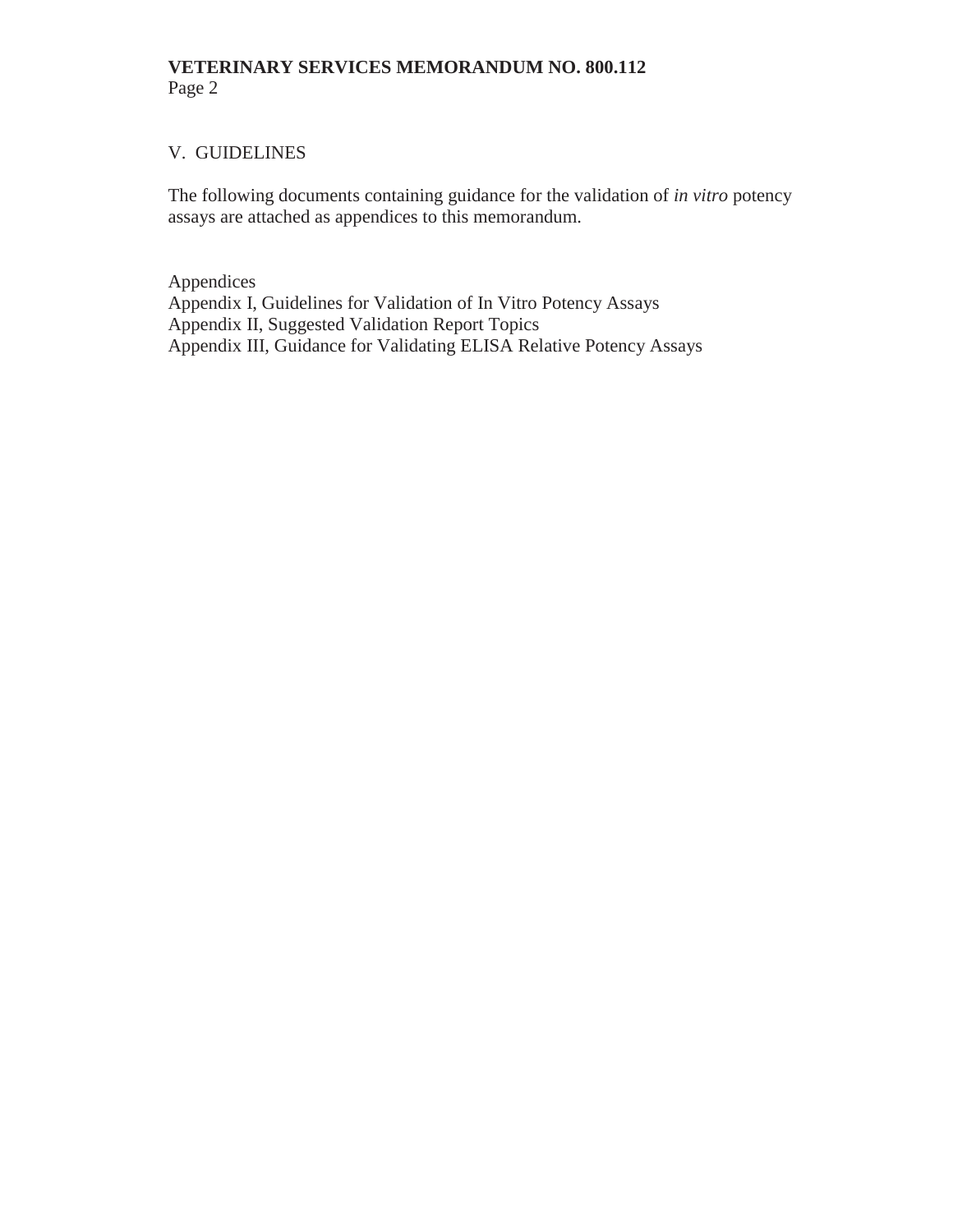Appendix I, Page 1

# **Appendix I**

## **Guidelines for Validation of In Vitro Potency Assays**

#### 1. *Introduction.*

- 1.1. *Aim*. These guidelines include general principles intended to apply to in vitro assays. While specific methods or criteria may vary due to the nature of particular assay types, a common set of concepts underlies the idea of assay validation. This document is intended to outline only a general approach to validation; not every recommendation may be applicable to every assay in every circumstance.
- 1.2. *Validation phases*. The validation of a potency assay begins when the assay is proposed and its relationship to efficacy in the target species is first investigated. Validation continues through the development of the assay as it is first optimized and various aspects of its precision and accuracy are characterized. Subsequent validation activities involve the transition to implementation and monitoring the behavior of the assay over time when it is in routine use.
- 1.3. *Validation vs. use*. Before implementation, the assay is optimized and its essential characteristics are demonstrated. When that is done, the assay is considered validated for its intended use; and, so long as the test is conducted according to the optimized procedure, the results of the assay are considered to be valid. Consequently, procedures required to be performed during assay optimization may not be necessary after adoption for routine use. For example, the range of dilutions used during validation of the assay may be greater than the range necessary for routine use. Consequently, the validation process must include an evaluation of the performance of the assay under routine use conditions.
- 2. *Outline of the Validation Process*. Validating a test procedure occurs in steps that include conceptualization, development, optimization, and verification that the test does what it is supposed to do. Reports may be submitted to Center for Veterinary Biologics (CVB) after completion of any step in the process. The final report typically includes data from the verification steps, and may also refer to earlier work on the conceptualization, development, and optimization of the assay.
	- 2.1. *Conceptualization:* Issues that should be addressed early in assay development:
		- The relationship between the response measured in the potency test and efficacy in the target species.
		- The composition of the reference or standard.
		- The availability of reagents.
		- The ability of the assay to measure the analyte or parameter of interest.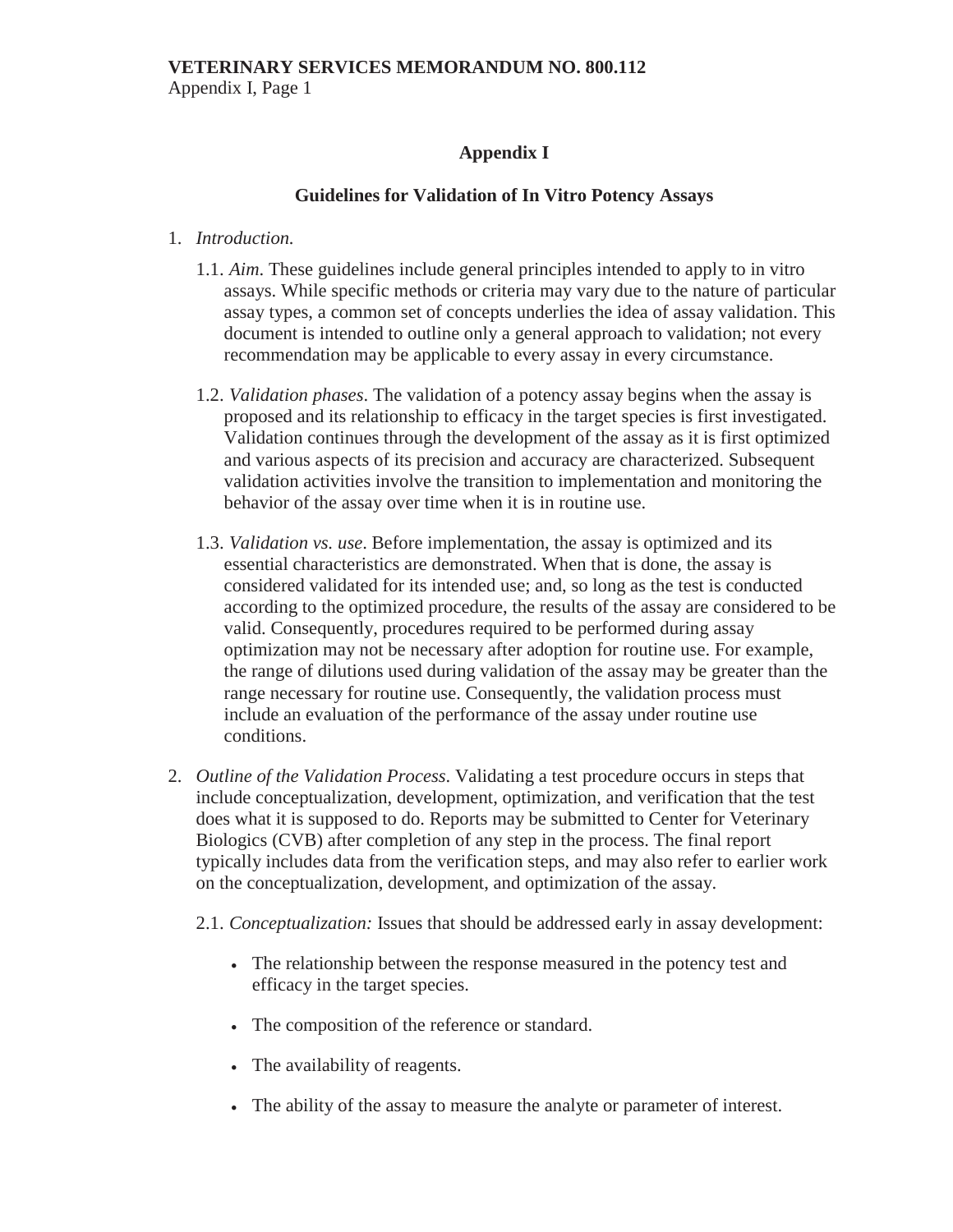Appendix I, Page 2

- The ability of the assay to measure the analyte in the range of concentrations expected in test and control preparations.
- The type of sample processing required.
- The potential effect of interfering or cross-reacting materials in the test preparation.
- 2.2. *Development and optimization:* During development and optimization, the firm should:
	- Evaluate assay reactivity against placebo material.
	- Determine the optimum extraction and/or antigen elution conditions.
	- <sup>x</sup> Assess the effect of long-term contact of the entity of interest with adjuvant, if appropriate.
	- Assess the effect of adjuvant saturation (a critical concern when comparing a monovalent reference to multivalent products).
	- Determine the final assay conditions and reagent concentrations.
	- <sup>x</sup> Determine the criteria for acceptance for reagents, references, and controls.
	- Determine assay performance with actual unknown.
	- Incorporate the use of controls and methods of monitoring assay and reagent performance.
- 2.3. *Verification.* The firm should determine accuracy, precision, selectivity, sensitivity, and ruggedness with the test method and provide that data to CVB. The guidance in this section should be taken as suggestions that are not necessarily applicable to every assay in every circumstance.
	- 2.3.1. *Specificity/selectivity.* Evaluate the ability of the assay to selectively detect the analyte without being significantly affected by cross-reactive substances. This may be done by assessing the response curve for placebo vaccines, vaccines spiked with potentially interfering substances, or vaccines containing similar but nonidentical analytes. Ideally, such preparations would show no evident dose-response in the assay, and any detectable signal would be trivial compared with the signal of the analyte. Test methods that are used for potency testing multivalent vaccine formulations must show that the dose-response curve of each formulation is similar to the reference or standard dose-response curve. More than one serial or serial prototype of each formulation should be evaluated. CVB may ask for additional data if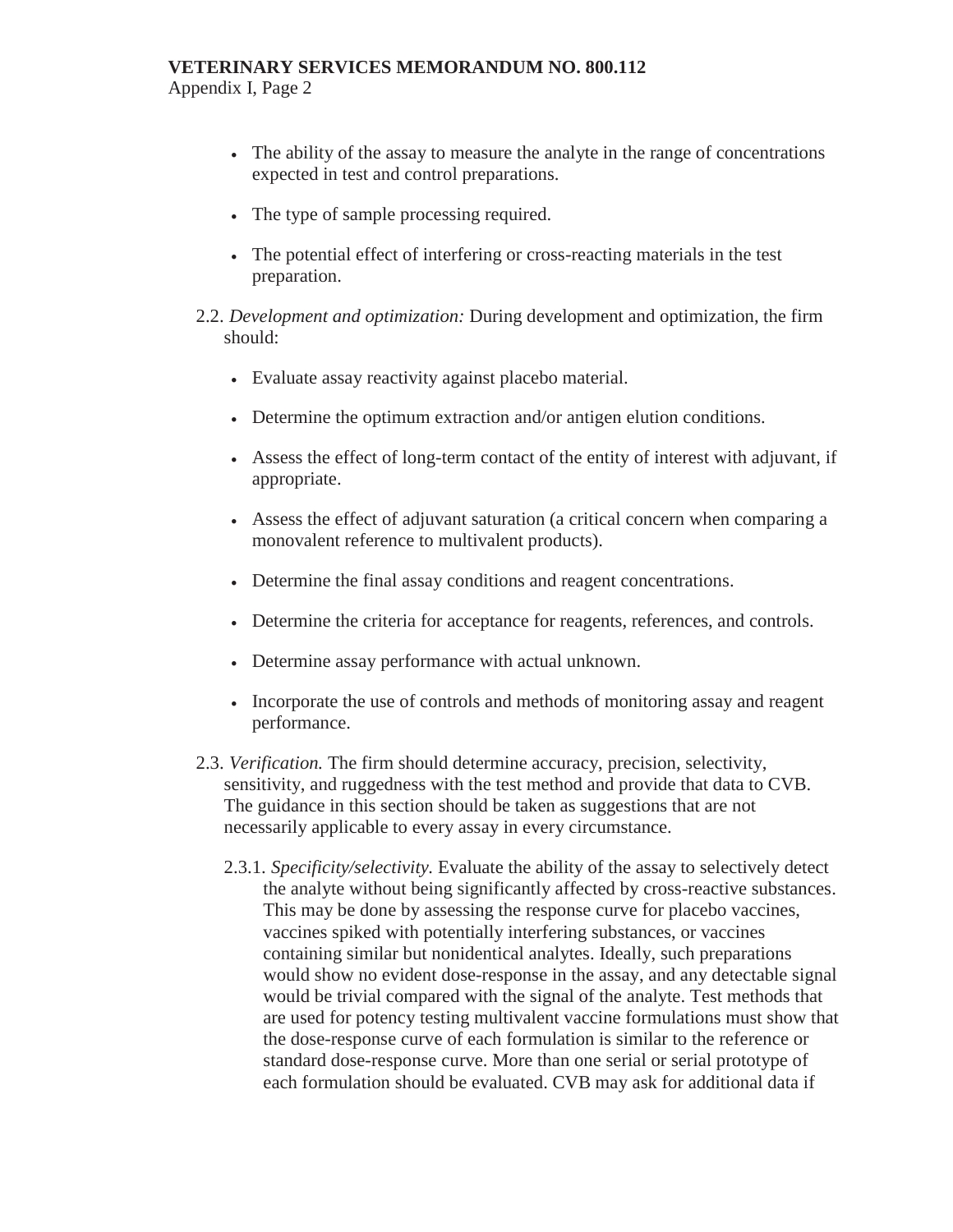the data for specificity/selectivity suggest multivalent formulations have different dose-response curves.

#### 2.3.2. *Analytical sensitivity*.

- *Limit of detection (LOD)*. Determine the least amount of analyte that can be distinguished from background, but not necessarily quantified.
- *Limit of quantitation (LOQ)*. Determine the lowest and highest concentrations of an analyte that can be quantified with an acceptable level of accuracy and precision.
- *Signal to background (S/B)*. Evaluate the ratio of the signals of analyte and reagent blank.
- 2.3.3. *Accuracy*. To evaluate accuracy, compare measurements produced by the assay to values that are assumed to be correct, such as those associated with an accepted standard, or the nominal values of preparations formulated for that purpose. The concentrations of the analyte should span a range appropriate for the assay.
- 2.3.4. *Precision*. Design a study to evaluate precision appropriate to the application, which may include within-assay, between-run, and between-day variance components. Depending on the analyte level, interest may be focused on the precision of a raw measurement (such as optical density) or the final value (for example, titer). A nested design with adequate replication for each variance is often appropriate (such as several runs on each of several days by each of several operators).
- 2.3.5. *Discrimination*. The ability to discriminate between close values is a function of both accuracy and precision. Formulate preparations with a range of potencies (analyte concentrations) suitable for determining the ability of the assay to discriminate between satisfactory levels of analyte and marginally unsatisfactory levels. The discrimination of a potency assay reflects its diagnostic sensitivity, in the sense of reliably detecting an unsatisfactory serial.
- 2.3.6. *Ruggedness*. Evaluate ruggedness by observing the effect of changes in incubation time, incubation temperature, operators, reagent lot, or other test conditions on the test result. Also, consider the possibility that systematic features of the assay's structure and design may have an effect on the test results. An example is enzyme-linked immunosorbent assays (ELISA) plate location effects, which may be evaluated with a uniformity plate.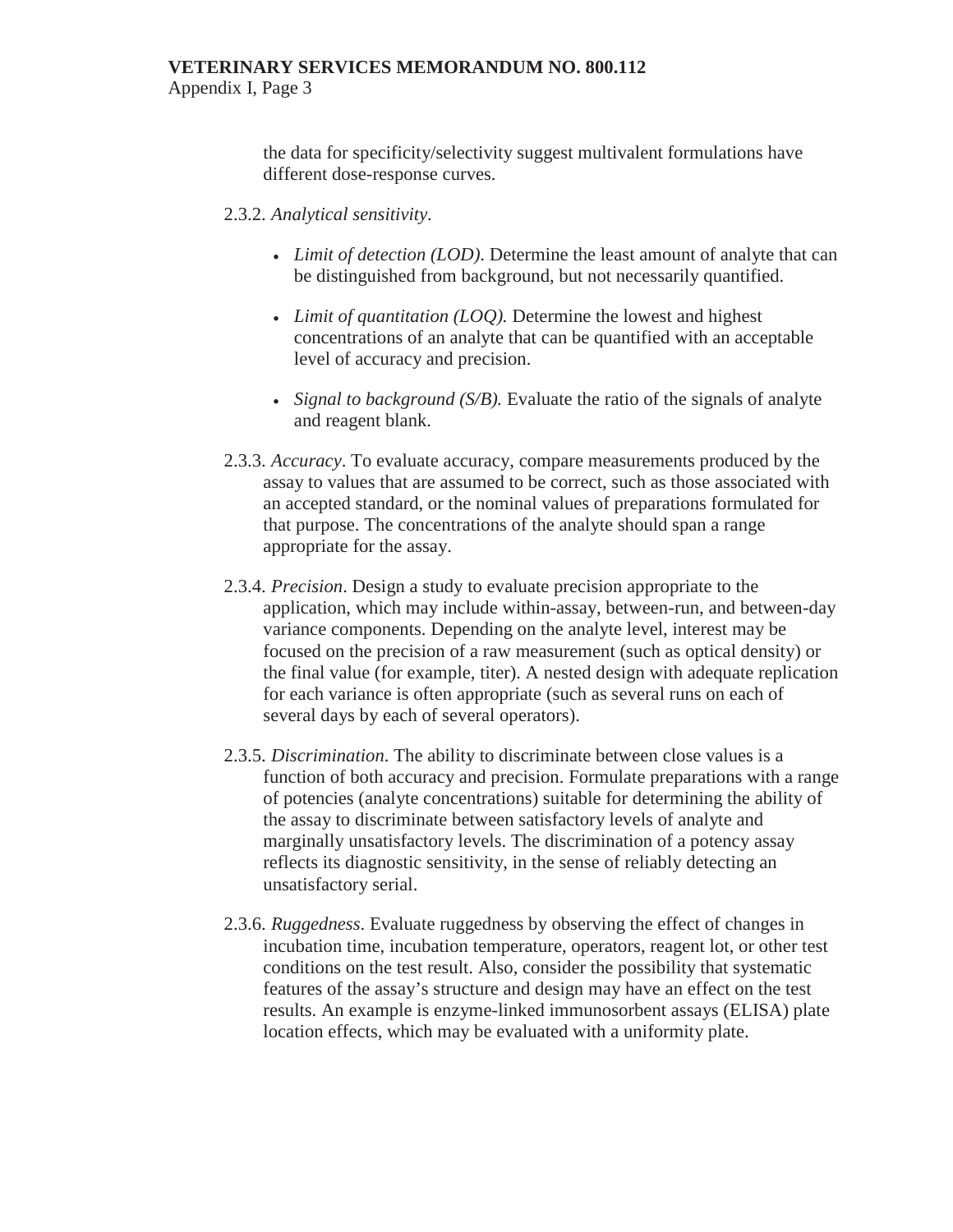Appendix I, Page 4

- 2.3.7. *Other*. Verification of particular types of assays may need to include the evaluation of other critical elements specific to the assay type. Critical elements for specific assay types are outside the scope of this document.
- 2.4. *Serial release*. Determine the format for routine use of the assay in serial release testing. Describe the method of calculating the potency estimate and proposed validity specifications for an individual test. Requests to consider an assay that does not entirely meet ideal assay assumptions for use in serial release testing should be accompanied by:
	- An explanation of the mechanism producing the departure from the ideal;
	- Experimental evidence supporting the explanation; and
	- A quantitative assessment of the size of the departure and its impact on potency estimation.
- 2.5. *Monitoring.* Include a plan in the final validation report for monitoring the performance of the assay in routine use to show it continues to behave as expected. A monitoring plan typically includes control preparations, statistical and graphical tools for assessing the performance and stability of the assay, standards, and references.
- 2.6. *Report*. Validation reports may be submitted in stages. Upon completion of validation and compilation of preliminary monitoring data, the firm should submit a validation report containing information on the work that has not been previously submitted. A suggested list of topics for the report can be found in Appendix II. The report must include:
	- Raw data in an electronic file as outlined in the veterinary biologics Electronic Submissions web page;
	- Complete dose-response data graphically plotted; and
	- <sup>x</sup> Relevant estimates of potency, variance components of potency, and variances or coefficients of variation of other quantities (e.g., optical densities) where appropriate.
- 3. *Definitions*.
	- 3.1. *Accuracy.* The closeness of agreement between the value produced by the assay and the correct value.
	- 3.2. *Analyte.* The component of an unknown that is measured by the test system.
	- 3.3. *Internal control.* The internal control (IC) is a preparation included in an assay to serve as an independent measure of the assay's performance. ICs may be crude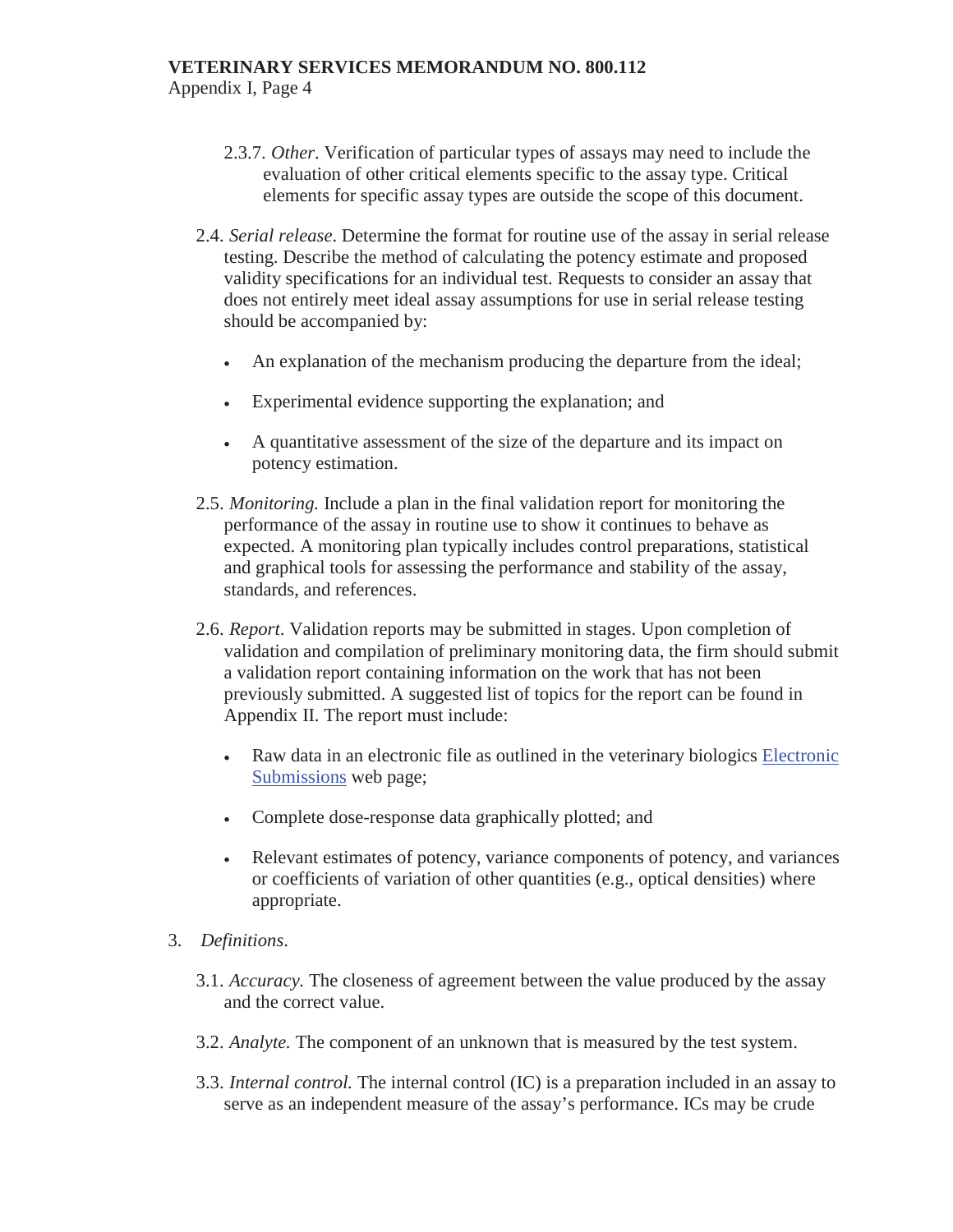Appendix I, Page 5

preparations, semi-purified or purified fractions of the unknown, or other materials that respond similarly to the reference and analyte in the assay. An IC is stored under conditions that preserve stability and maintain consistent performance. An independent measure would be another test method or panel of test methods that rely on a different principle than the test system being monitored. These independent test methods must address qualitative and quantitative features of the IC.

- 3.4. *Precision.* Degree of scatter among a series of measurements obtained from multiple observations of the same homogeneous sample under specified conditions. Precision may be considered at several levels. To illustrate the idea of variance components, the following levels of precision may be considered for plate-based assays. The list is neither prescriptive nor exhaustive.
	- 3.4.1. *Within-plate.* The precision among replicated specimens on the same plate. This is evaluated by residual error.
	- 3.4.2. *Between-plate.* The precision of tests run under the same operating conditions concurrently or within a short time interval. This is also called repeatability.
	- 3.4.3. *Intermediate precision.* The precision among the results of tests run under varying conditions within the same laboratory. Elements of intermediate precision may include:
		- 3.4.3.1. *Between assay.* Precision among assays run independently under similar, but not necessarily identical, operating conditions such as assays run at different times on the same day.
		- 3.4.3.2. *Within-laboratory*. Precision among assays run within the same laboratory under different conditions, such as on different days or by different operators.
- 3.5. *Reagent blank.* The reagent blank (RB) consists of all components of the test sample except the analyte being measured. The RB is processed the same as the unknown.
- 3.6. *Reference.* A reference is a preparation that has had its clinical or immunological activity or analyte concentration established in a valid, well-controlled study, series of studies, or assays.
- 3.7. *Reproducibility.* The precision of the assay run on the same specimen by different kinds of laboratories. (e.g., research and development vs. quality control).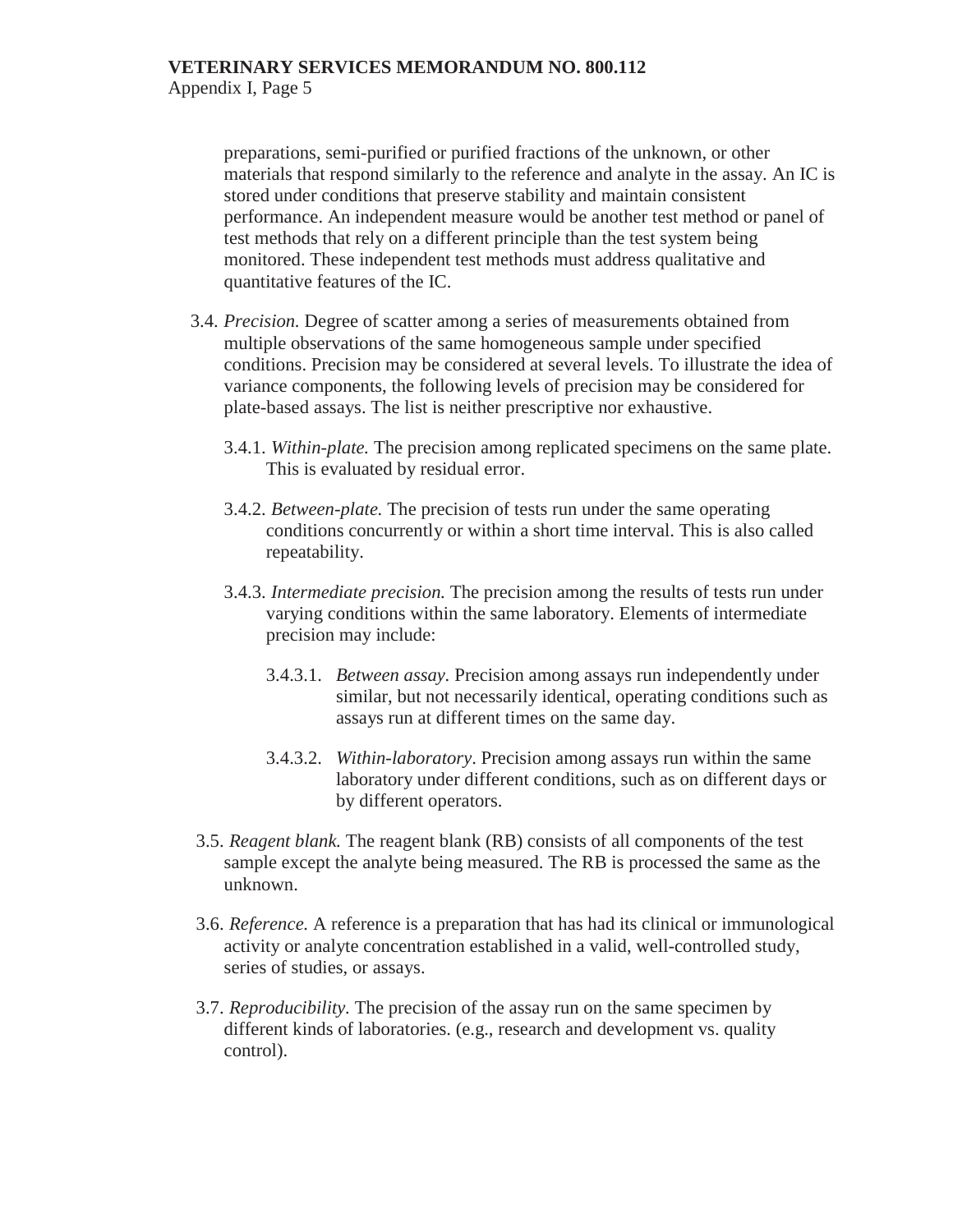Appendix I, Page 6

- 3.8. *Ruggedness.* The capacity of an assay (method) to remain unaffected when small changes in environment or operating conditions are made.
- 3.9. *Sensitivity*.
	- 3.9.1. *LOD*. The limit of detection is the lowest concentration of analyte in a sample that can be distinguished from background, but not necessarily quantified.
	- 3.9.2. *LOQ*. The limits of quantitation are the lowest and highest concentrations of an analyte in a specimen that can be quantified with an acceptable level of accuracy and precision. The lower LOQ is greater than the LOD.
- 3.10. *Specificity/selectivity.* Specificity is the ability of an assay to measure the analyte of interest to the exclusion of other relevant components; that is, it detects only one analyte. Selectivity is the extent to which an assay can measure a particular analyte in a complex mixture without interference from other components in the mixture. During optimization, the goal is to enhance selectivity by carefully choosing conditions, pretreatments, and controls.
- 3.11. *Standard.* A standard is a preparation with known analyte concentration.
- 3.12. *Signal to background (S/B) ratio.* S/B is the ratio of the signal of the analyte to the RB signal. It is important for the RB to be identical to the test sample except for the analyte being measured unless otherwise justified during the validation process. Buffer or air blanks are usually not satisfactory indicators of background because they may not account for all extraneous signals. In assay validation studies, the term signal-to-noise ratio is often used, and it is understood that noise refers to background rather than random scatter.
- 3.13. *Unknown*. The unknown is the test preparation that is assayed to determine the content of the analyte.
- 3.14. *Validation*. A process that provides evidence that an assay method does what it is intended to do.
- 3.15. *Verification*. The term used in this document to describe a subset of the validation process where specificity/selectivity, accuracy, precision, discrimination, and ruggedness of the test method are evaluated.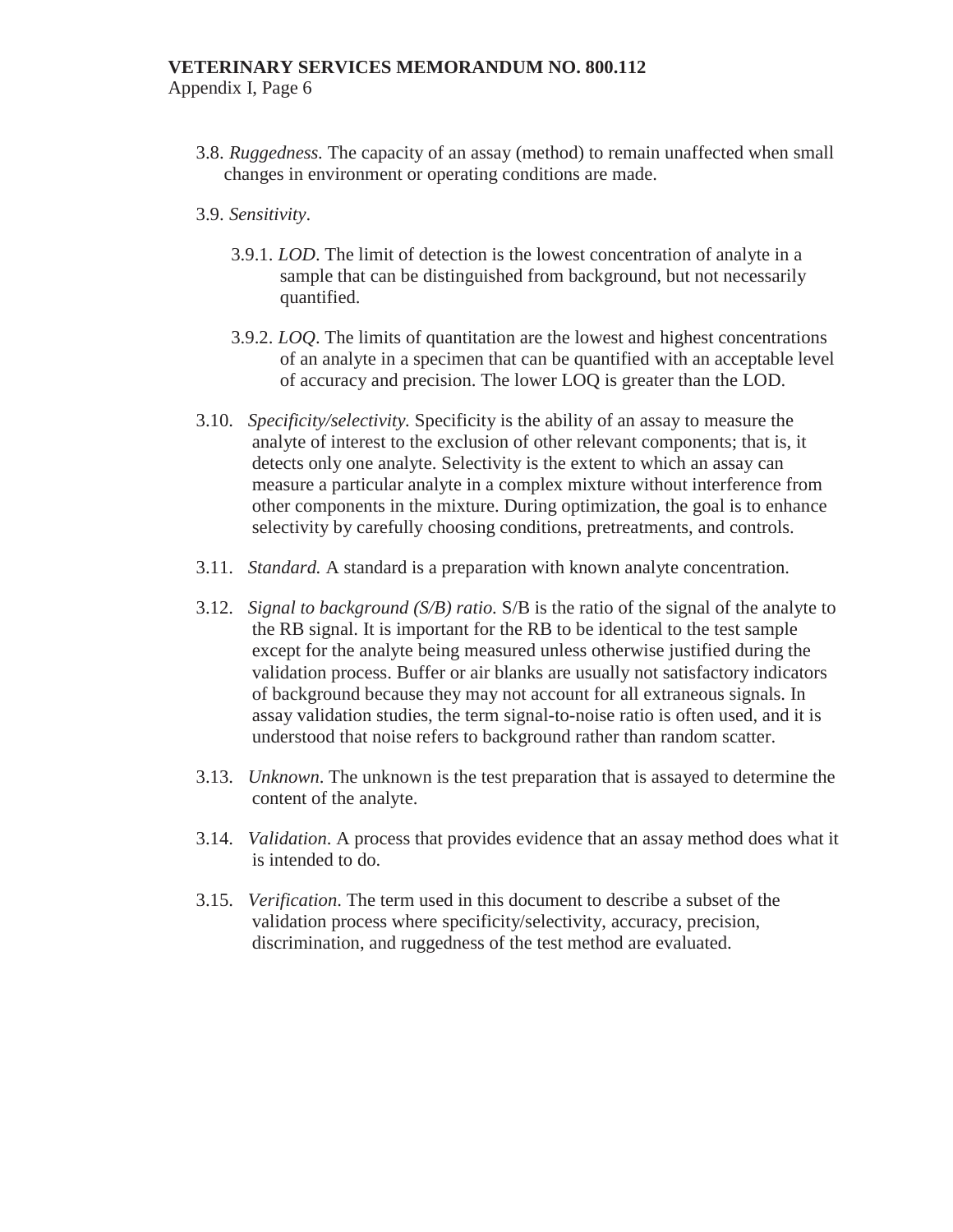#### **VETERINARY SERVICES MEMORANDUM NO. 800.112**  Appendix II, Page 1

## **Appendix II**

## **Suggested Validation Report Topics**

- 1. Title of method
- 2. Principle of method and its relationship to efficacy
- 3. Development and optimization
	- 3.1. Developmental work description
	- 3.2. Optimization work
		- 3.2.1. Description of approach
		- 3.2.2. Materials and methods
		- 3.2.3. Results
		- 3.2.4. Analysis
		- 3.2.5. Discussion and conclusion. (Include critical specifications of reagents, equipment, and the test procedure)
- 4. Description of procedures for assessing
	- 4.1. Accuracy
	- 4.2. Precision
	- 4.3. Ruggedness
	- 4.4. Sensitivity
	- 4.5. Specificity
- 5. Results (for each of the items in 4)
	- 5.1. Data summary
	- 5.2. Graphs
	- 5.3. Analysis
	- 5.4. Discussion and conclusions
- 6. Finalized procedure
- 7. Description of monitoring plan
	- 7.1. References
	- 7.2. Controls
	- 7.3. Standards
	- 7.4. Preliminary data
	- 7.5. Proposed action plan: May include control charts, statistical methods, and specifications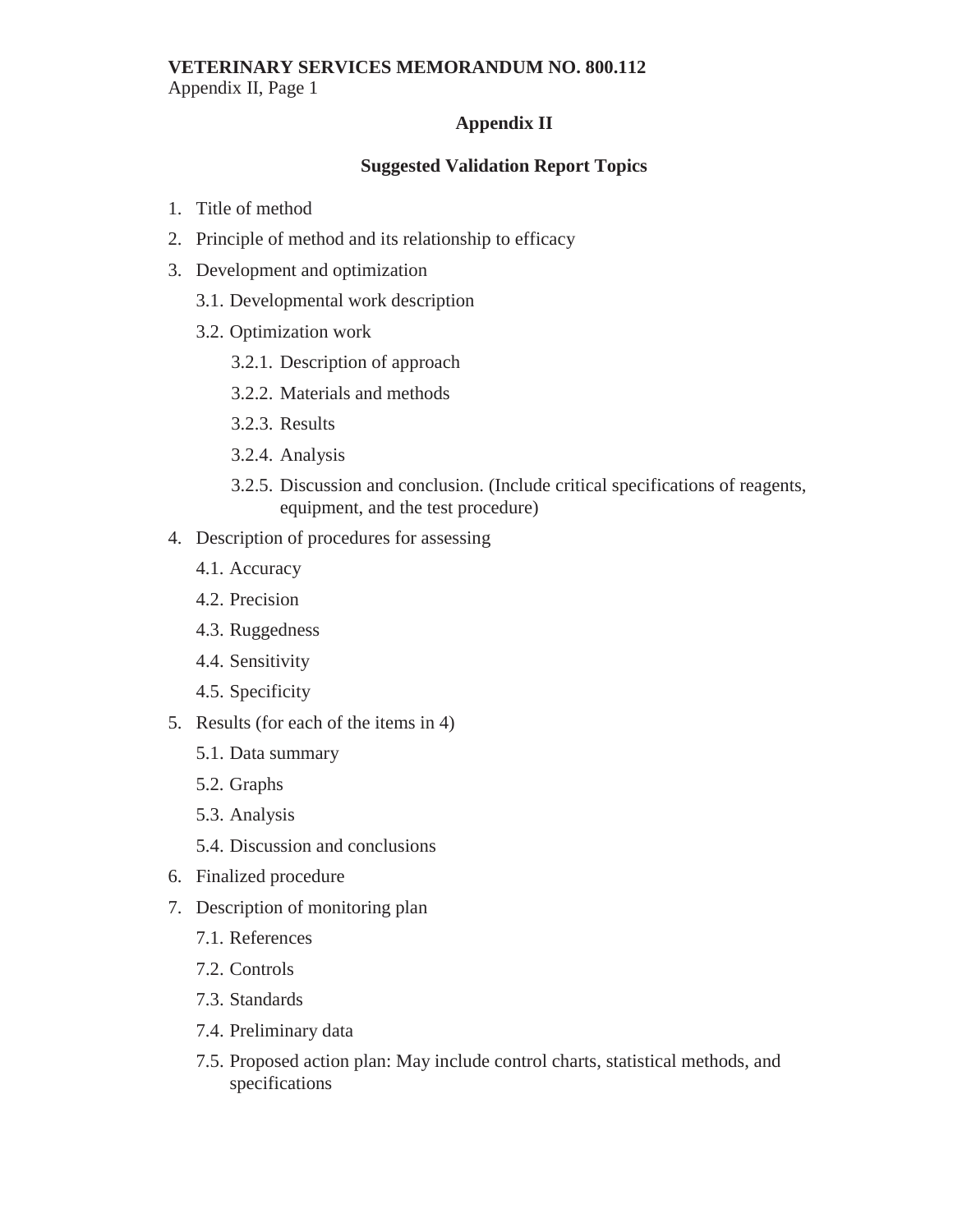Appendix III, Page 1

## **Appendix III**

## **Guidance for Validating ELISA Relative Potency Assays**

- 1. *Introduction.* This appendix presents details specific to the validation of enzymelinked immunosorbent assay (ELISA) designed as relative potency assays (RPAs). Appendix III is intended to supplement Appendix I, which outlines general principles applicable to the validation of all types of in vitro assays. The principles in Appendix I should be thoroughly understood before proceeding to the details in Appendix III, as they are not repeated here.
- 2. *Steps in the Validation of ELISA RPAs*

## 2.1. *Conceptualization*

2.1.1. Assays are sometimes categorized as analytical or comparative. Analytical assays are those designed to measure the concentration of a specific analyte; they may therefore be termed analyte-based. Comparative assays are those designed to compare preparations based on their response in the assay; they may therefore be termed response-based.

A completely analyte-based assay would be a quantitative, rather than relative, potency assay, and test preparations would be compared to a standard, rather than a reference, preparation. Relative potency assays were initially conceived as nearly analyte-based, but have since spanned the continuum to purely response-based.

2.1.2. Firms should design ELISA RPAs that are analyte-based rather than response-based. Every effort should be made to identify immunogens and epitopes that are critical to efficacy. Doing so may allow new references to be qualified by in vitro methods alone. Response-based ELISA RPAs typically rely on animal challenge studies to qualify references because the active component has not been identified or the reference preparation is poorly characterized. The Center for Veterinary Biologics (CVB) encourages the development of in vitro assays that do not require animal challenge studies to qualify references.

The focus of this appendix is on ELISA RPAs that may not be completely analyte-based but have references that have been characterized and monitored well enough for in vitro qualification of new references. Much of the guidance in this appendix may be applied to completely analyte-based assays as well. Further guidance for specific assays is available from CVB.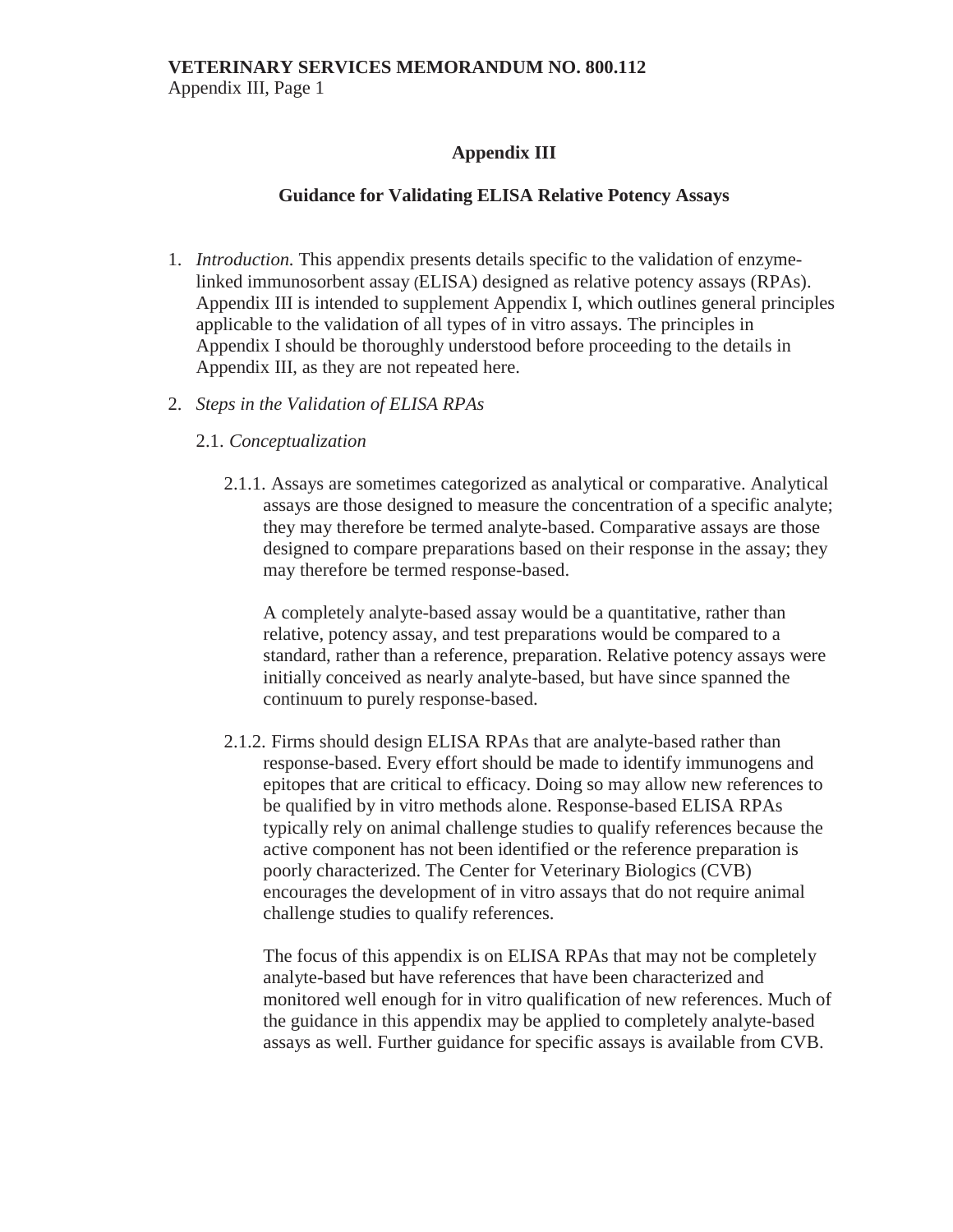- 2.2. *Development and Optimization*.
	- 2.2.1. *Optical density range*. CVB recommends that the optical density (OD) of the saturation portion of the ELISA curve not be greater than 2.0 even though the instrument can measure higher OD values. Since higher ODs correspond to lower measured signal (transmitted light) in the spectrophotometer, small variations in the execution of the assay may have a greater impact at high ODs than at lower ODs.
	- 2.2.2. *Reagent blank*. The reagent blank should produce ODs of 0.15 or less.
	- 2.2.3. *Signal to background (S/B) ratio*. The S/B ratio is a key consideration in determining the optimum reagent working dilutions. An S/B ratio of 10 or greater when measured near the saturation portion of the ELISA curve is usually adequate.
	- 2.2.4. *Plate uniformity*. Plate edge effects are common and, when they occur, the involved wells should not be used for reference or unknown preparations. Gradient or other location effects may preclude the use of specific plate types or indicate additional assay development is necessary.
		- $\bullet$  Firms should check for location effects with uniformity plates, which have all wells filled with a single preparation of the reference at the same volume and dilution. Use at least three uniformity plates.
		- Firms should select a dilution of the reference that produces an OD that is approximately three-fourths of the OD at saturation.
		- If edge or gradient effects are suspected, it may be useful to assess additional plates to confirm the effects.
	- 2.2.5. *Parallelism*. A valid RPA depends on a comparison of parallel curves. This means that the ELISA curves for the reference and test preparations have the same shape and differ only by a horizontal shift. The amount of shift indicates the log relative potency (RP) of the unknown preparation in comparison to the reference. Quantitative analyte-based assays also require that the standard and test preparations have parallel dose response curves, although the analysis is usually interpolation on the standard curve and the results are reported as the concentration of the analyte.
		- 2.2.5.1.A dilution series that extends from the saturation through extinction portions of the ELISA curves for both the reference and unknown preparations is necessary. This should be taken into account when determining the dilution factor and dilution series placement on the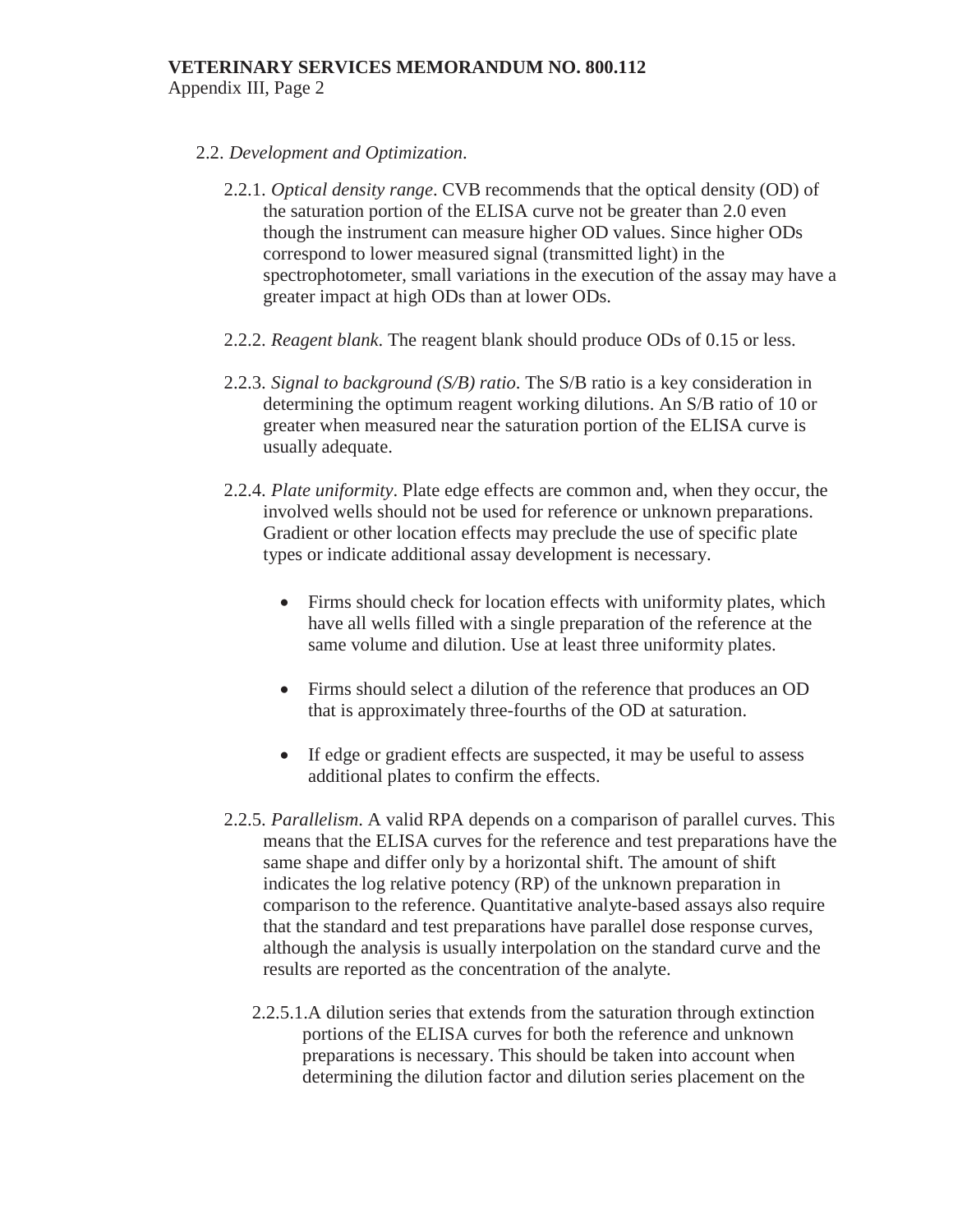Appendix III, Page 3

plate. Use blank-corrected ODs (ODs with the mean of the reagent blank subtracted).

- 2.2.5.2.Fit a nonlinear regression function to the data for each preparation and estimate the parameters determining the curve's shape. A threeparameter logistic function (3PL) is usually used for the types of curves most commonly seen in ELISAs of veterinary biologics. The 3PL curve has parameters for asymptote, scale, and location, which correspond to the immunological reaction's saturation, relative rate of change, and dilution at its midpoint. Alternative curve functions may be considered if demonstrated to be appropriate and necessary.
- 2.2.5.3.Firms should compare the scale and asymptote parameters of the two preparations by taking the ratio of the two preparations' corresponding parameter estimates. They should also construct individual 90 percent confidence intervals for the ratios. If the confidence intervals fall between 0.9 and 1.1, the parameters may be considered equivalent, and the curves may be considered parallel.
- 2.2.5.4.Usually 5 to 10 independent replicate plates are used to demonstrate parallelism, but more may be necessary. CVB suggests testing across multiple days. Only one replicate can come from each plate. The entire dilution series for each preparation should be on an individual plate.
- 2.2.5.5.When a separate working reference is proposed, parallelism between the master and working reference should also be demonstrated.
- 2.2.5.6.Generally, the test preparations are pre-license or production serials manufactured according to an Outline of Production.
	- Unless otherwise approved by CVB, a serial from every product code that will be tested with the proposed reference should be evaluated in the assay. For a line of combination products, only the largest and smallest combinations need to be tested if the composition of the intermediate combinations is identical to them for all other components.
	- x Firms should evaluate at least two serials. It is sometimes useful to assess replicate dilution sequences of the reference to isolate sources of assay variability.
- 2.2.6. *Frozen references*. For references that will be frozen, an assessment of the effect of freezing on the reference should be conducted by evaluating parallelism and relative potency between frozen and refrigerated reference preparations.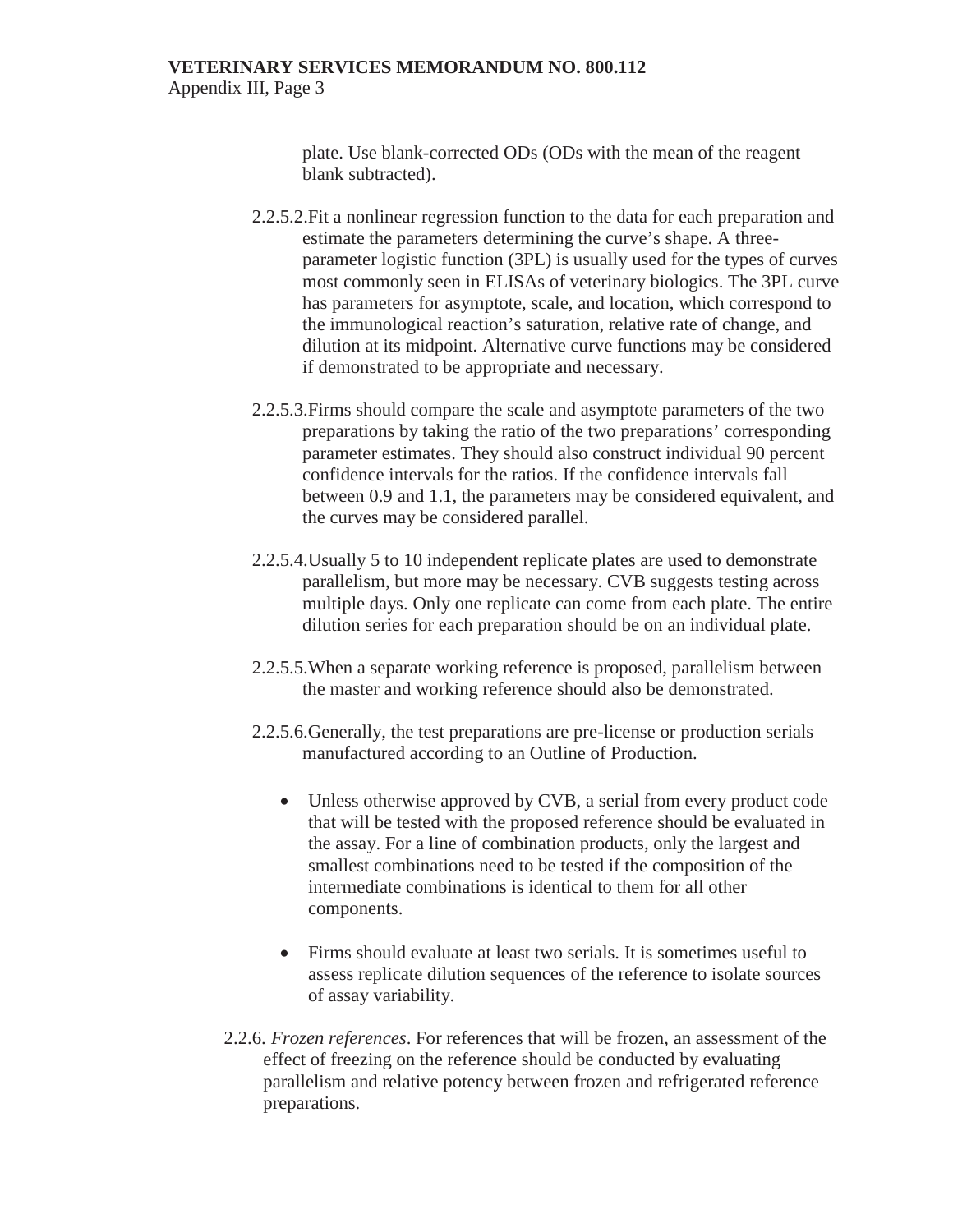Appendix III, Page 4

- The reference and test serial must be treated the same unless it can be demonstrated that the freeze-thaw process has no effect.
- CVB recommends a minimum of five replicates. Additional replicates may be necessary when a conclusion is not obvious.
- If the test method proposes multiple freeze/thaws of a vial of reference during its use, the assessment of freezing should be made at the maximum number of proposed freeze/thaw cycles.
- 2.2.7. *Assay specifications*. Firms should determine the procedures, plate layout, and potency estimation method for serial release testing by:
	- Specifying the dilution series for each preparation.
	- Specifying the complete plate layout.
	- Identifying test validity criteria for the plate controls. Minimally, a reagent blank and positive control are necessary. Criteria may be adjusted after complete verification if the additional testing suggests minor changes are appropriate.
- 2.2.8. *Analysis*. Firms should describe the statistical method for estimating relative potency. They should provide enough detail so that a statistician can reproduce all aspects of the procedure without using specific software. Include the criteria that will be used to validate individual runs, such as a criterion for parallelism or precision.
- 2.2.9. *Software*. Firms should identify the software to be used for serial release and provide all necessary details about how the serial release analysis will be run with the software.
- 2.2.10. *Dynamic range*. It may be useful at this stage to consider the range of potencies for which the assay can produce accurate and precise estimates. A strategy for prediluting high potency serials may be necessary.

## 2.3. *Verification*.

- 2.3.1. *Assay format*. For the verification phase of validation, all testing must use the test format proposed in the Special Outline or Outline of Production by the laboratory that will be conducting serial release testing.
- 2.3.2. *Assay reagents*. For accuracy and precision, all testing should be conducted with the same lots of critical reagents (e.g*.*, conjugate, capture, and detection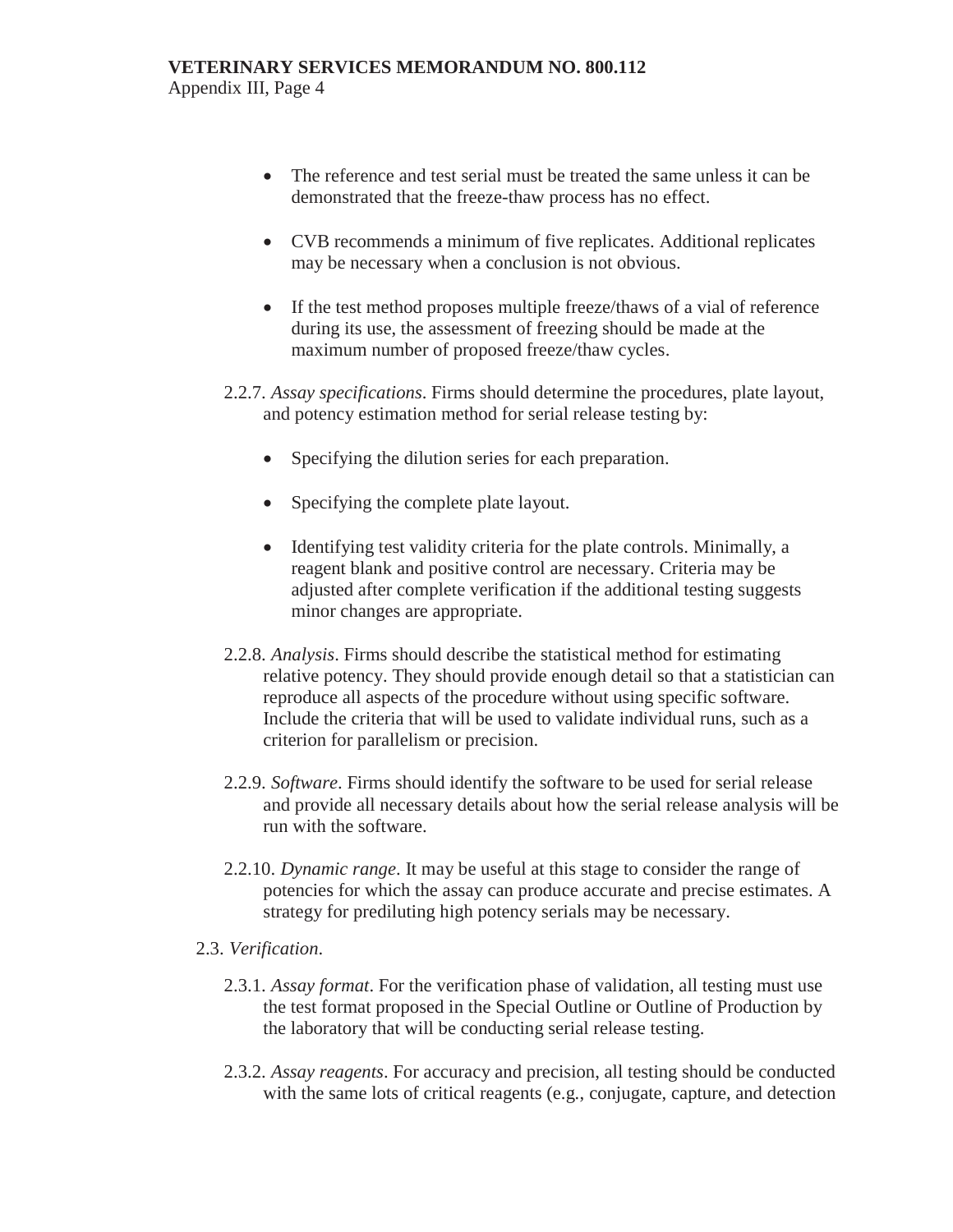antibody). Ideally, these lots would also have been used in the later stages of optimization. CVB encourages using multiple lots when testing ruggedness.

- 2.3.3. *Accuracy and precision*. Firms should evaluate accuracy and precision over the expected range of potencies, between operators, and across days. The release RP should be determined based on the precision and accuracy characteristics of the assay, incorporating information on precision and accuracy to set a release value that minimizes the likelihood of subpotent serials being released.
	- 2.3.3.1.*Design*. This testing should be done by at least two operators on at least 3 days. The test preparations should be prepared from the same bulk antigen lot used to formulate the Master Reference and include subpotent and potent preparations.

## 2.3.3.2.*Preparations*.

- Subpotent preparations. Firms should formulate test preparations at RPs of 0.8 and 0.9 to demonstrate the ability of the assay to discriminate between potent and subpotent serials. These preparations may be serials formulated to the target RP based on antigen input. It is also acceptable to use preparations made by diluting the reference or a serial with a reagent blank. For assays with a coefficient of variation of 10 percent or more, additional preparations with potency of 0.7 and 0.6 should also be tested.
- *Potent preparations*. Firms should test preparations with analyte concentrations spanning the range expected in production serials of the products. Firms should test at least one preparation with 20 percent more antigen then the reference and one at the maximum expected production serial antigen content. Prelicense serials may also be assessed.
- *Reference only*. It is sometimes useful to include replicate dilution sequences of the reference to isolate sources of assay variability.
- 2.3.4. *Ruggedness*. Firms should estimate the RP of at least two representative serials on 3 separate days under the allowed range of assay conditions. For example, firms should run the tests at the minimum and maximum temperatures and minimum and maximum incubation times. Firms should use the potent preparations described in the previous section.

## 2.4. *Monitoring*.

2.4.1. *Monitoring plan*. Firms should prepare a plan to monitor the reference as well as the assay system as a whole. The plan should include a description of the validated independent quantitative and qualitative test methods used to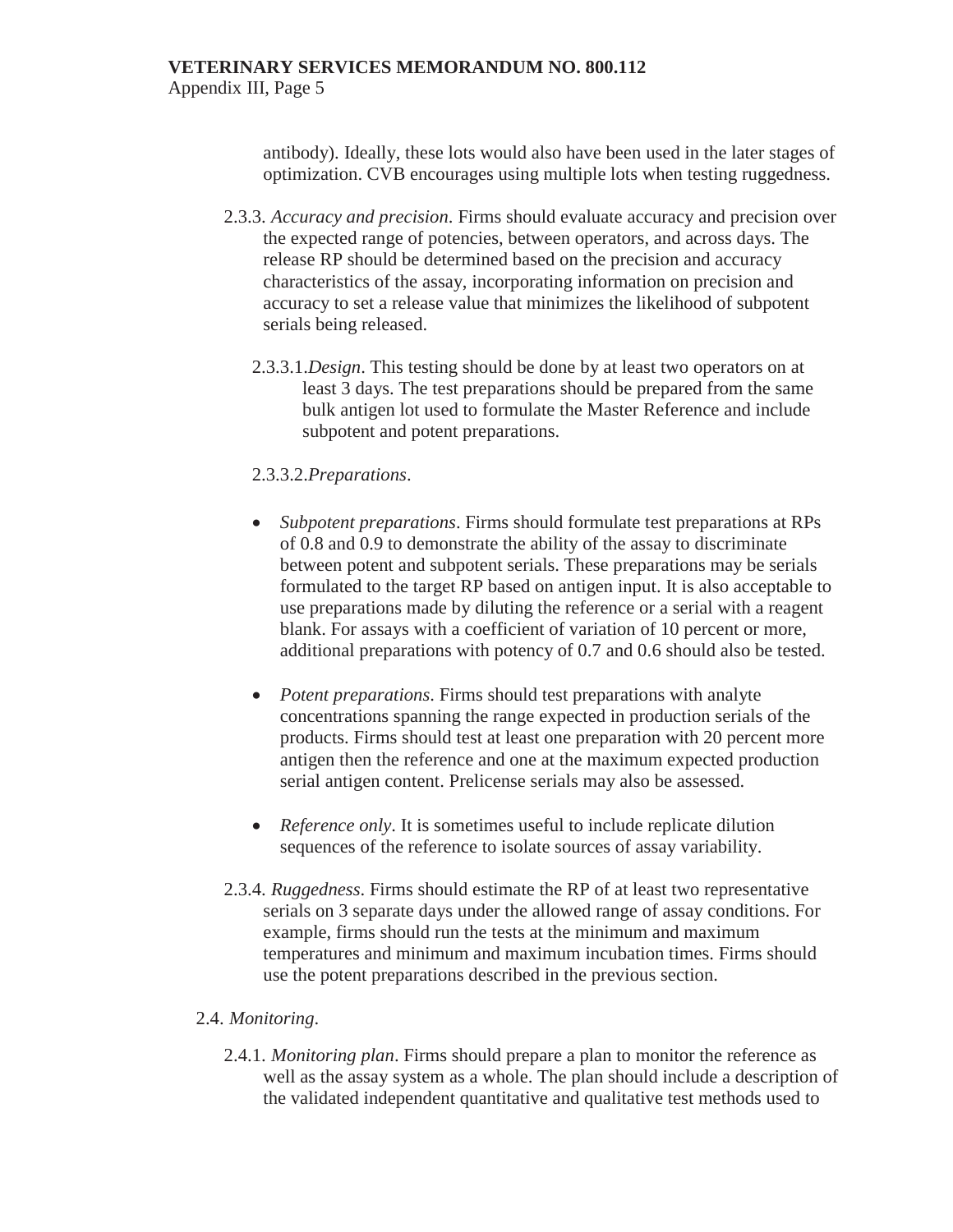monitor reference stability, frequency of testing, reference storage conditions and monitoring, and the trend analysis tools used to evaluate the monitoring parameters.

- 2.4.2. *Reference lifetime*. References will be assigned renewable 15-year dating. CVB will permit continuous use of a reference (frozen or unfrozen) if the potency of the reference has not declined as determined by an acceptable stability monitoring program.
- 2.4.3. *Reference stability testing*. Monitoring the stability of a reference means evaluating its potency and determining when the potency starts to decline (9 CFR 113.8). ELISA RPAs cannot self-monitor because the assay response is not a measure of the intrinsic properties of the reference. Stability monitoring of the reference thus requires independent measures of quantitative and qualitative parameters relevant to the potency of the reference using validated test methods
	- 2.4.3.1.*Number of assay methods*. Firms need at least one quantitative and one qualitative test method. More than one of each category of testing methods evaluating the reference may be of value.
	- 2.4.3.2.*Quantitative parameter*. The validated testing method must quantify the protective antigen with sufficient precision to detect a change of 20 percent.
	- 2.4.3.3.*Qualitative parameter*. The validated testing method must verify the protective antigen is intact as compared to when the reference was first qualified. This testing may be in vivo, in vitro, or a combination of the two.
	- 2.4.3.4.*Frequency of testing*. The Master Reference must be tested the date of first vaccination for the efficacy study and again at 3, 6, 12, and 30 months, and then at 2.5-year intervals along with a filed report. Each test used for this purpose must be approved by CVB. CVB recommends that a minimum of 5 vials of the reference be tested at each time interval except initially, when 20 vials should be analyzed.
	- 2.4.3.5.*Trend analysis*. Trend analysis tools will facilitate detection of changes in the qualitative and quantitative parameters of the reference. More than one trending tool may be of benefit. Firms should start with validated test methods, determine the initial parameters, and perform the testing under ideal conditions.
- 2.4.4. *Quantitative and qualitative monitoring tools.* Physicochemical and immunochemical test methods for monitoring qualitative and quantitative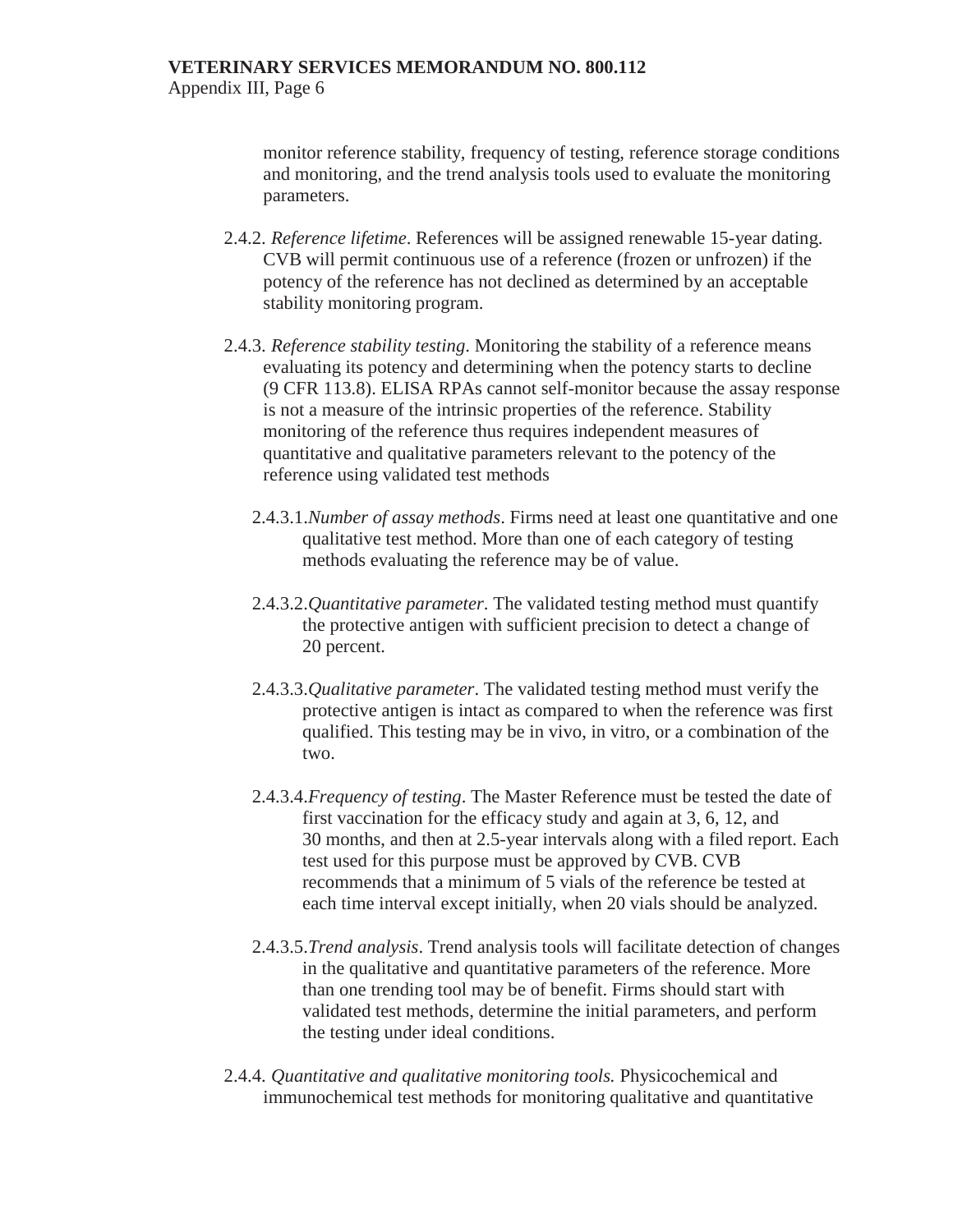Appendix III, Page 7

parameters of the reference and assay performance include, but are not limited to, the following:

Capillary electrophoresis Peptide mapping Isoelectric focusing (IEF) IEF and SDS-PAGE (2-D) Amino acid sequencing/analysis/N-terminal analysis Mass spectrometry HPLC-Ion exchange, hydrophobic interaction, reverse phase, affinity, size exclusion Biosensor (SPR or equivalent) Circular dichroism Differential scanning calorimetry Western blotting PAGE (reduced, denatured, native) Infrared spectroscopy Nuclear magnetic resonance Various types of immunoelectrophoresis (Laurell or rocket, 2-dimensional)

- 2.4.5. *Run-to-run monitoring*. In addition to regular testing by independent methods, firms should also monitor the ELISA serial release testing, which may give an early indication of a change in the assay or reference. This type of monitoring involves trend analysis of parameters estimated when the serial release test is run. Include summaries of this information with the reports noted in section 2.4.3.4 of this appendix.
- 2.4.6. *Replacement of critical reagents*. As an approved lot of capture antibody, detector antibody, or other critical reagent is depleted, a new lot will need to be procured and use dilution determined.
	- 2.4.6.1.Firms should conduct preliminary testing to determine a suitable range of dilutions for the new lot. They should evaluate each dilution of the new lot and the current lot at its use dilution using the reference. Testing should be completed *using at least one plate on* each of 3 days. The reference response curve should extend from saturation through extinction. Firms should calculate the RP obtained with the new lot dilutions versus the current lot and select a dilution that results in an RP of 1.0 or greater.
	- 2.4.6.2.Firms should confirm the selection by testing at least five serials of product with the approved lot and the proposed use dilution of the new lot. Firms should evaluate the RP estimates and make sure they do not suggest the new lot results in higher RPs.